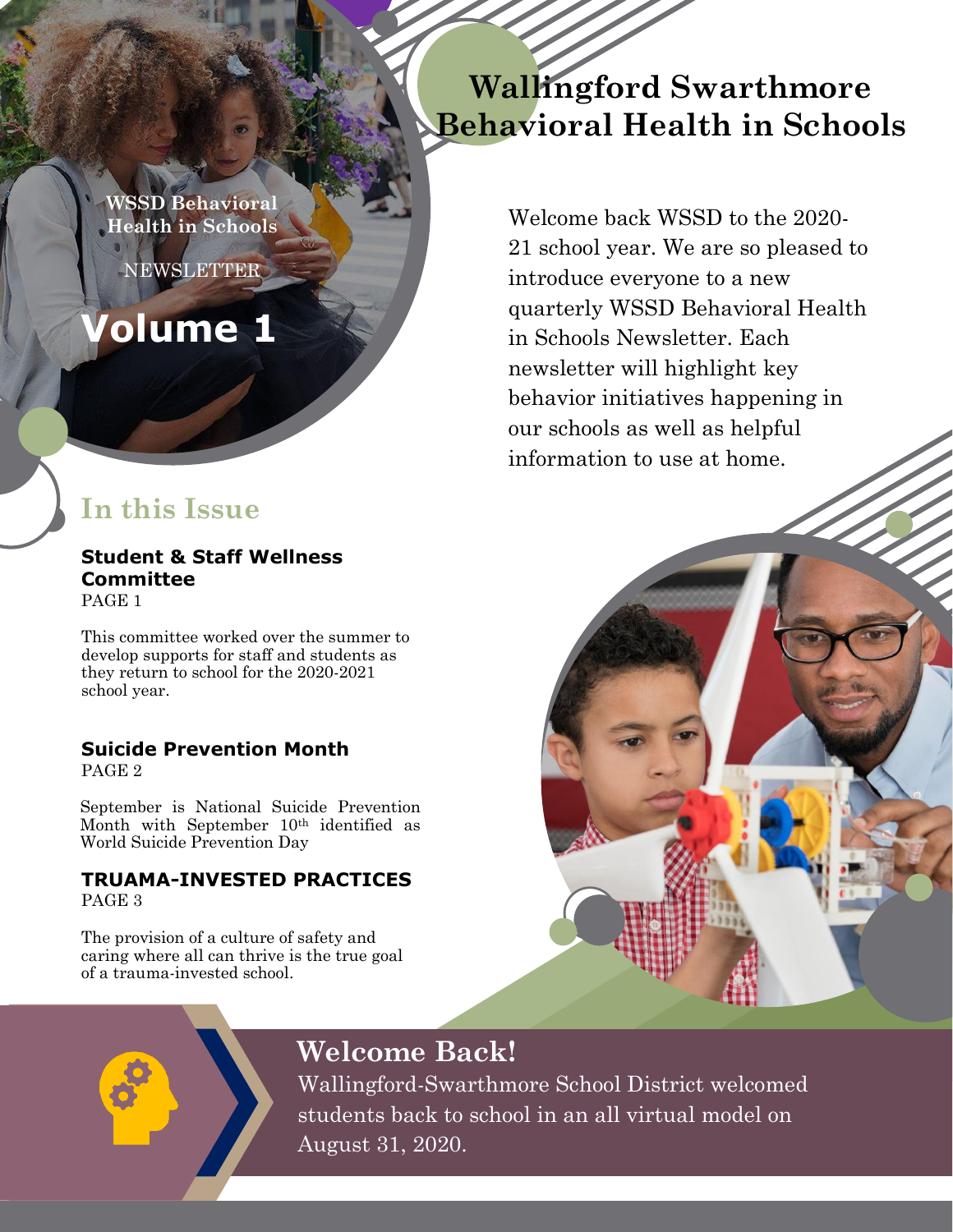**Focus on Wellness for Everyone**

Since school doors were last open in mid-March of the previous school year, our students and staff have experienced many challenges with long-term consequences. As a district, we recognize the importance of being proactive in helping students and staff re-acclimate to school in the many forms it will take over this year. We cannot underestimate the emotional impact of the current health, economic and social crises our country is experiencing.

The Student and Staff Wellness Committee was composed of teachers, WSSD school counselors, WSSD behavioral health counselors, administration, board members, parents and community-based counselors. The committee worked to prepare school teams to address a wide range of behavioral health needs of children and staff when schools reopen.

As a result of the committee's work short term initiatives were put in place as well as long-term plans to implement supports for staff and students throughout the school year.

Some of the highlights of the committee work include; providing universal student check-in surveys, embedding social and emotional learning (SEL) into morning meetings and seminars, offering Wednesday Wellness drop-in sessions for staff and a Check-n-Connect program that gives a structure for staff to support one another. Students Services owes a debt of gratitude to those who joined the committee and helped spread the message that mental health and wellness are innately connected to students' success in the classroom.

1





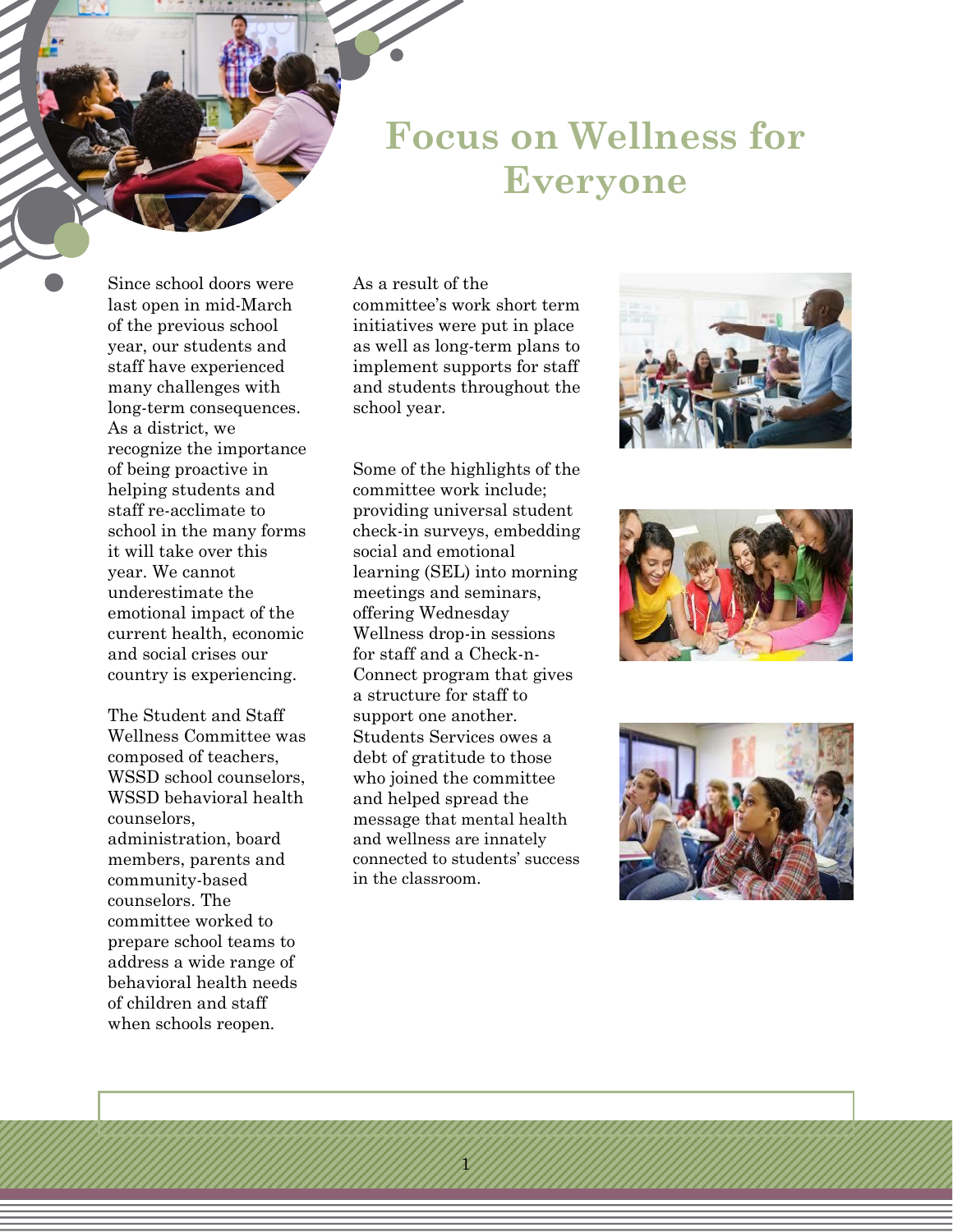# **National Suicide Awareness Month**

Every year, school mental health organizations and individuals across the U.S. and around the world raise awareness of suicide prevention during September, National Suicide Prevention Month.

This year, the Behavioral Health Counselor at the high school provided key resources to students and families and a drop-in informational session was held via Zoom.

The work done during September lays the groundwork for embedding Question Persuade and Refer (QPR) coursework into the 10th grade health curriculum. The QPR mission is to reduce suicidal behaviors and save lives by providing innovative, practical and proven suicide prevention training. Similar to CPR, QPR is and emergency response to someone in crisis and can save lives. QPR is the most widely taught Gatekeeper training in the world and offers simple steps that anyone can learn to help prevent suicide.

Empathy has no script. There is no right way or wrong way to do it. It's simply listening, holding space, withholding judgement, emotionally connecting, and communicating that incredibly healing message of 'You're not alone'.

*-Brené Brown*